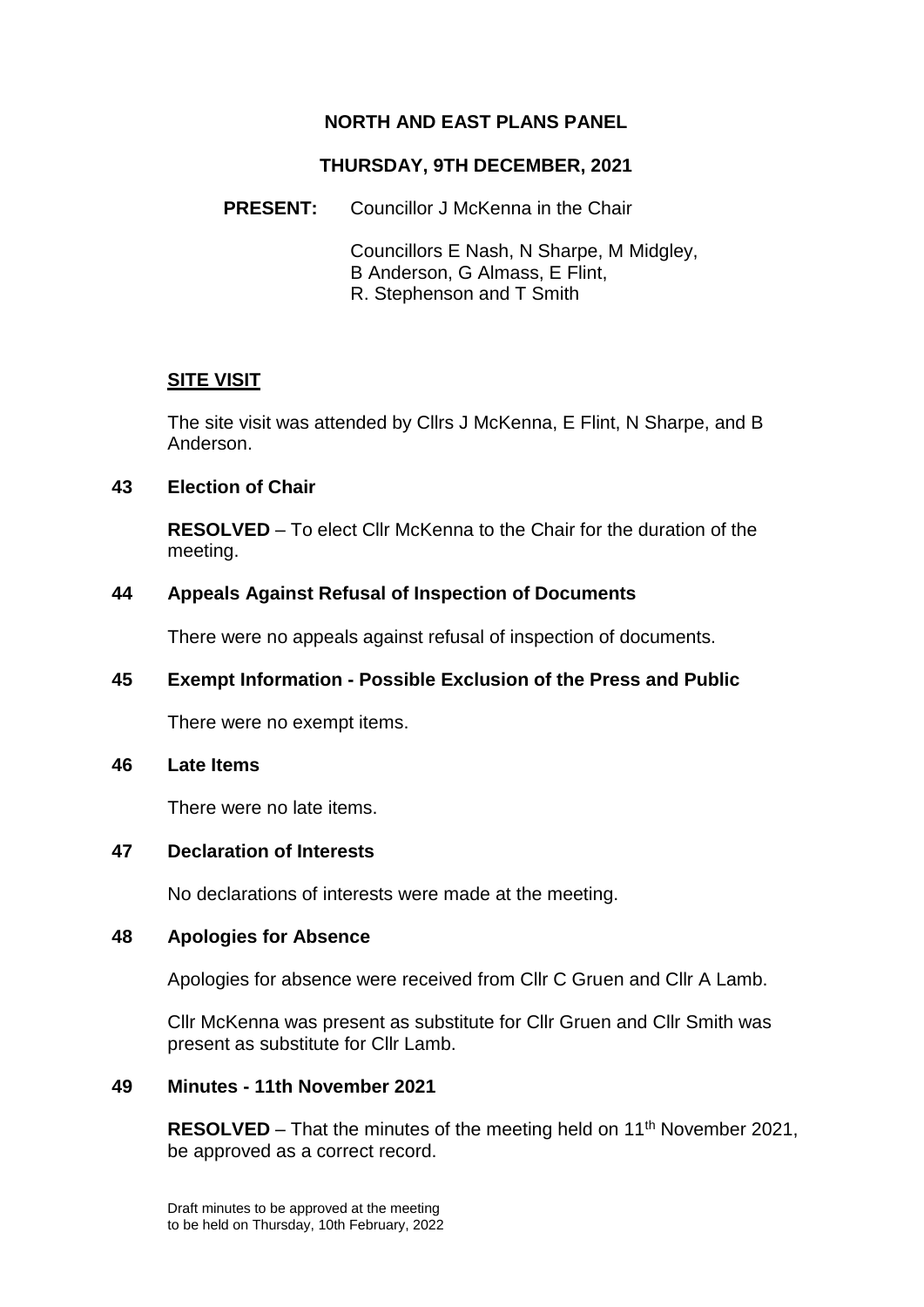**50 Application 20/03519/FU and 20/03520/LI - Demolition of the Nave and Aisles of the church, replaced with a six storey extension; the Chancel, Transept and Altar areas will be retained and restored to contain 62 no. apartments. The Presbytery will also be demolished and replaced with a 5 storey apartment block of 113 no. apartments (total residential development comprising of 175 units); Other works including new access, proposed EVCP parking, cycle storage and landscaping works at Mount St Marys Church, Church Road, Richmond Hill, Leeds, LS9 8LA**

The report of the Chief Planning Officer presented an application in relation to demolition of the nave and aisles of the church, replaced with a six storey extension; the chancel, transept and altar areas will be retained and restored to contain 62 apartments. The presbytery will also be demolished and replaced with a five storey apartment block of 113 apartments; other works including new access, proposed EVCP parking, cycle storage and landscaping works at Mount St Marys Church, Church Road, Richmond Hill, Leeds, LS9 8LA.

Members had visited the site earlier in the day. Throughout the officers' presentation Members were shown slides and photographs.

It was acknowledged that Members had resolved to defer and delegate approval of the applications to officers, subject to the completion of S106 Agreement at the 18<sup>th</sup> February 2021 meeting of North and East Plans Panel.

Members were informed that the scheme was now returning to Panel as the applicant was now seeking greater flexibility in terms of the potential delivery method to include Build to Rent, as originally reported and now also Build to Sell. It was noted that this chosen delivery method would have a differing impact on the scheme's overall viability compared to that which was presented to Members in February. Therefore, it was necessary for this element of the proposal to be presented for consideration.

Members were advised that, in light of this, this report was to focus on the consideration of the viability appraisal only and how this could impact on ability to fulfil any planning obligations necessitated by the development (which will be ensured via the review mechanism). It was noted that there had been no other changes to material considerations since the proposals were last reported to Panel, including that the planning context remained the same.

It was recognised that a number of the current Panel Members were not party to the consideration of the scheme in February 2021. Therefore, a copy of the original officer report was attached to the submitted report at Appendix 1 along with a copy of the minutes from the February 2021 meeting appended at Appendix 2.

Members were requested to note that the officer recommendations remained as set out in February 2021, with the exception of the delivery method which now included both Build to Rent and Build to Sell options.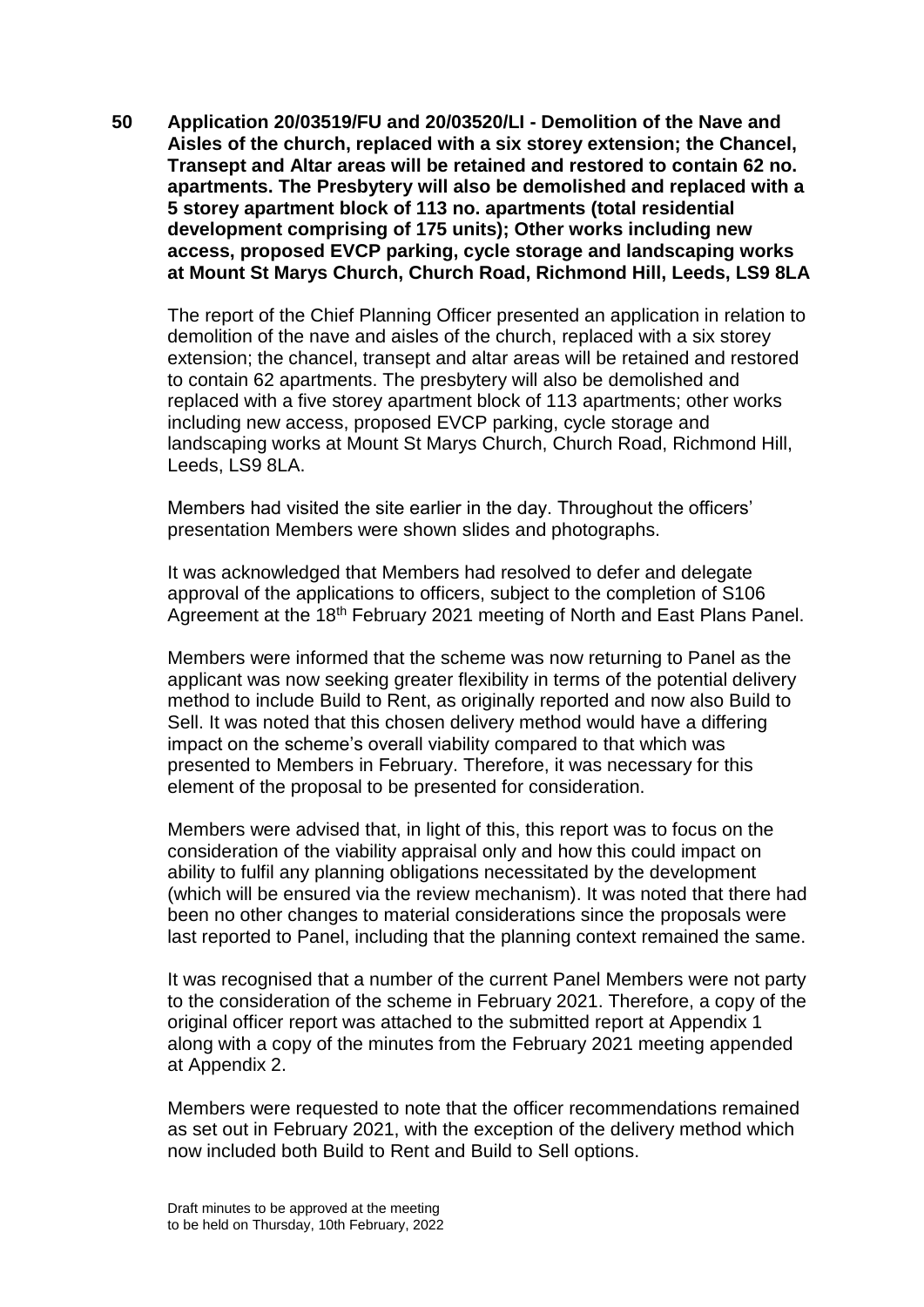Members were advised of the following points:

- The building had been vacant since 1989 and had fallen into a state of dilapidation.
- Ward Members had been consulted on the proposals for the new delivery methods. It was noted that Cllr R Graham had requested potential values for sale which had been supplied to him, but no further representations had been received from Cllr Graham since the figures were provided.
- The alternative delivery options would form part of the S106 agreement and its clauses providing for a viability review. The developers wished to be able to supply housing to a wider market.
- That the submitted viability statements showed that both Build to Rent and Build for Sale options would not be viable and both were projected to deliver significant financial losses. That the Build to Rent viability had been calculated with a targeted 8% profit level and Build to Sell on a 15% profit level.

Members' discussions included:

- The use of highways funding for the clearance and maintenance of the steps which would provide access to and from the site.
- The use and refurbishment of the Chancel and Transept including the Rose Window as an open space.
- The use of the chosen materials to provide a contemporary contrast to the original building.
- Consultation that had taken place with Conservation officers and Historic England regarding maintaining public access to key areas for occasions such as Heritage Open Days, materials to be used, and the balance between what areas of the building will be demolished and what can be retained / restored.
- The travel fund which would promote car sharing, walking, cycling and public transport. Given the favourable location of the site, at the edge of the city centre and with good connectivity, the focus is on sustainable modes of transport being used rather than a focus on car parking provision.
- It was noted that there would 56 parking spaces which would include car club spaces and disabled spaces. It was also noted that there was provision for EVCP for all but 2 parking spaces and there would 138 cycle spaces.
- Expected affordable housing provision and how this interacts with the viability review mechanism proposed to form part the S106 Agreement's terms.
- Members expressed a view that they wished to retain the Celtic Cross as part of the refurbishment. It was noted that this could be imposed as a condition.

The District Valuer provided the Panel with information in relation to the proposals for both options either Build to Rent or Build to Sell. He also explained the position in relation to affordable housing on this site.